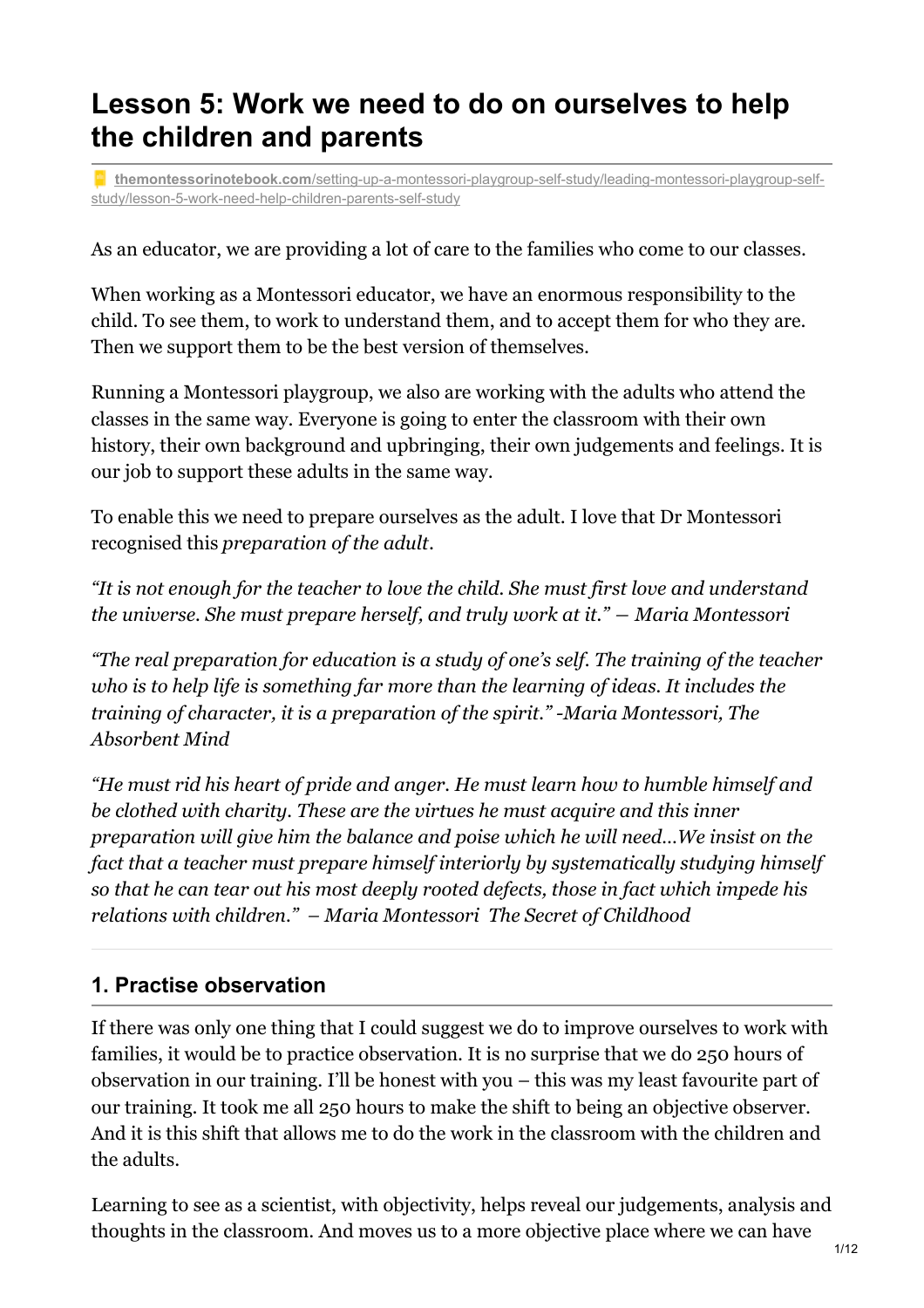space to see each child and adult, and accept them as they are.

If you have not done your Montessori training, then start practising observation now. And if you have done your Montessori training, keep practising!

In a notebook, note down the date, the time, the weather, location, and child's name and age. Record as if you were a video camera exactly what you see with as much detail as possible and using only objective language.

For example, instead of using a subjective statement like "the child is being shy", we could record objectively, "the child is standing on the side looking towards XXX; their arms are crossed over their chest; their head is lowered."

Record how the child moves, which activities are being worked on, for how long, interactions with other children and adults, independence, and language (verbal and non-verbal). Below you'll find a list from *The Montessori Toddler* with the things you can observe.

Observe. Then observe some more.

From the information obtained during observation, we can then ask ourselves how we can support this child/adult in the best way.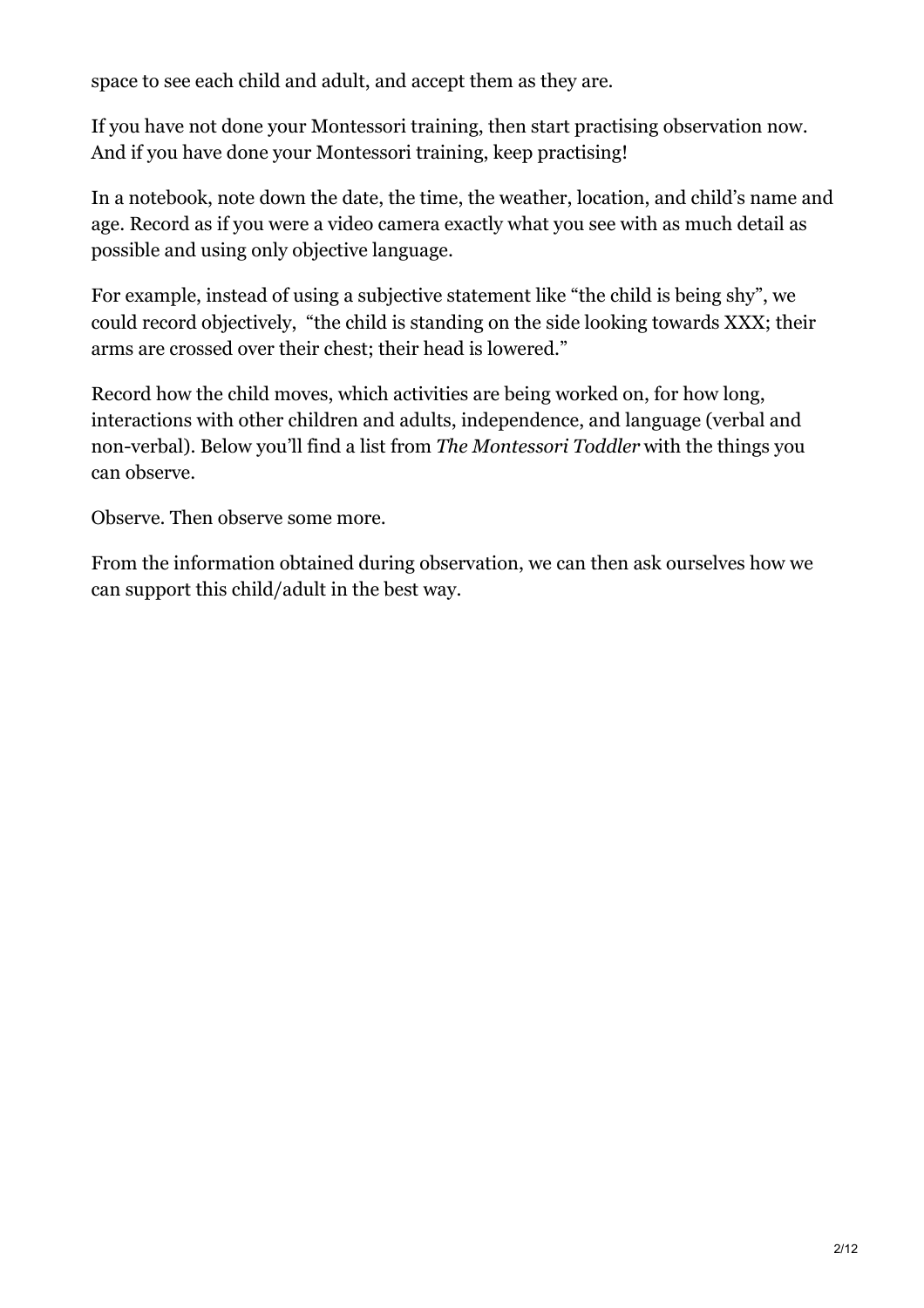#### SOME THINGS WE CAN OBSERVE

#### **FINE MOTOR**

- how they grasp and hold objects
- which fingers and which hand they use
- what grip they use on a paintbrush or pencil
- · which fine motor skill activities they choose and what fine motor skills they are practising, eg, posting, threading etc

#### **GROSS MOTOR**

- how they come to stand or sit
- how they walk distance of legs or arm movements
- · balance
- . what gross motor skills they are practising
- · do they choose activities which use gross motor skills?
- · does the environment help or hinder movement?

#### **COMMUNICATION**

- · sounds/words they make to communicate
- · smiling
- · crying intensity, duration
- other body language
- how they express themselves
- · eye contact during conversations
- · language/s used
- · how they are responded to when they communicate

#### **COGNITIVE DEVELOPMENT**

- what they are interested in
- what they are practising/learning to master + which activities can they complete
- how long they play with the activity

#### SOCIAL DEVELOPMENT

- · interactions with others peers and adults
- · do they observe others?
- how they ask for help
- how they provide assistance to others

#### **EMOTIONAL DEVELOPMENT**

- when does the child cry/smile/laugh?
- how they get comforted or comfort themselves
- how they respond to strangers
- how they deal with moments of separation
- how they manage when things do not go their way

#### EATING

- what? how much?
- · passive or active eater
- · are they self-feeding?

#### **SLEEPING**

- · any sleep patterns
- · how they fall asleep
- · quality of sloop
- · position during sleep
- how they transition to waking

#### **INDEPENDENCE**

- · signs of independence
- · relationship to adult

#### CLOTHING

- · does the clothing help or hinder movement/ independence?
- do they try to put their own clothing on/off?
- · do they express preferences for their clothing?

#### **SELF-OBSERVATION** (OBSERVING OURSELVES)

- . what we say when our child does something we like
- · record our communication
- how we respond if our child does not eat/sleep
- · if anything comes up for us as we observe our child

#### **Self-observation**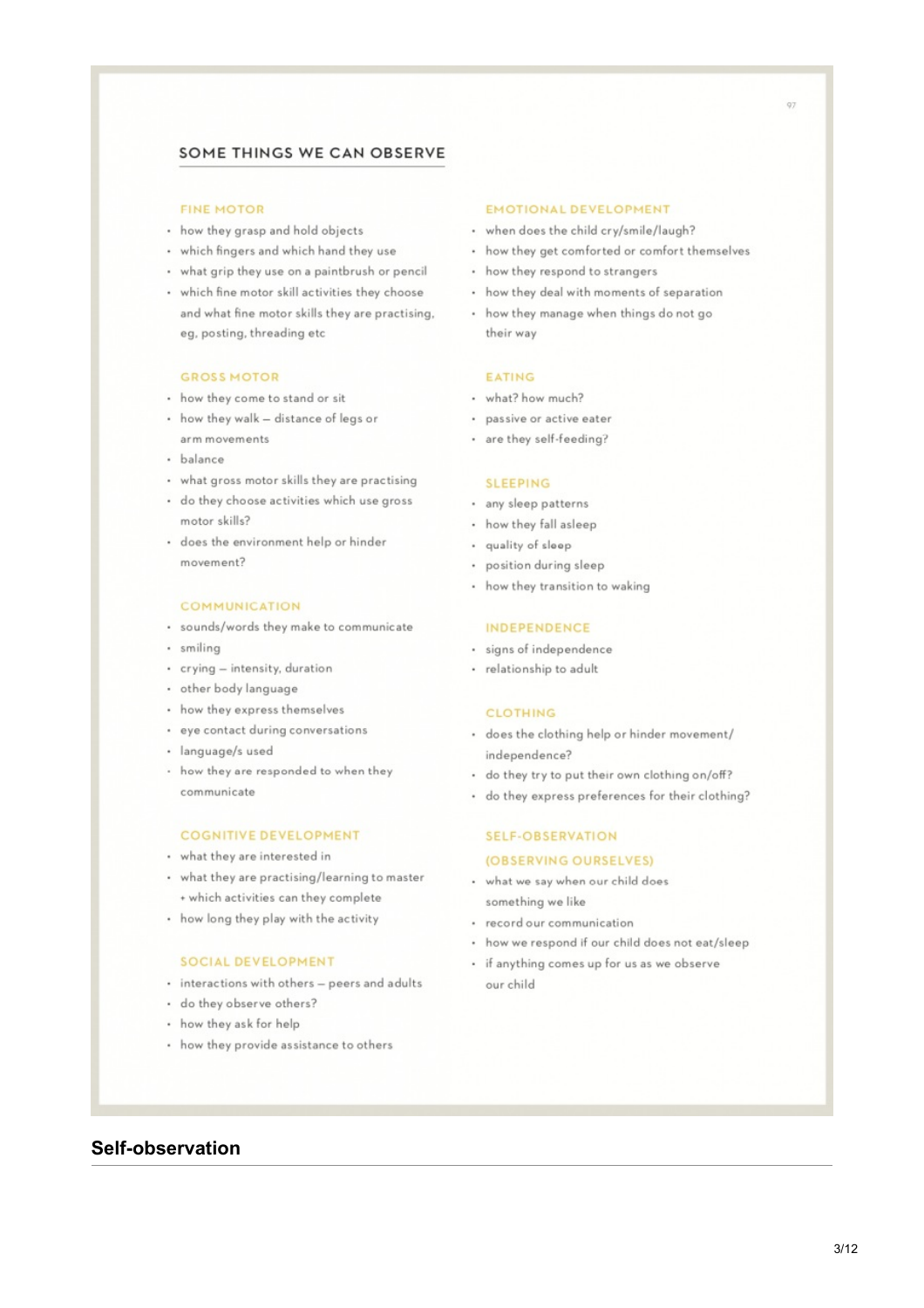When doing observation, we can draw a line down the page to make a column on the side to make notes of things that come up for us during the observation. This is a powerful exercise in self-observation to see what we still need to work through.

I don't limit self-observation to the classroom. I try to practice it all the time. When I'm on my bike and notice that my shoulders are pulled up by my ears, if I have tiredness anywhere in my body, if something doesn't feel quite right, when I doubt myself.

To me, this is like gold. "Great, what can I uncover about myself here?" It can be confronting and make us question things that we take as given. For example, carrying the weight of the world on our shoulders and how we can release some of it. Do we need someone to care for us if we are busy caring for others? Are we taking on too much responsibility? Are we not being clear about our boundaries?

Uncomfortable work, but it's often where the growth is.

 $5|10|17$ 1:52 pm sunny, windy  $-1.55 \text{pm}$ stads at top of ramp min holds under arms + her here's came onto ramp, crawles dans, NIN, crawls of, side of on L check to traj kneets with tows of a foot tucked under. stands at shelf; I foot rests on laws andf. R had holds hole of posty tay; buds unees i leaves toy on ground; at side of stide two hords or stide climate up, holds onto more, I hand to mathe; comes wand slide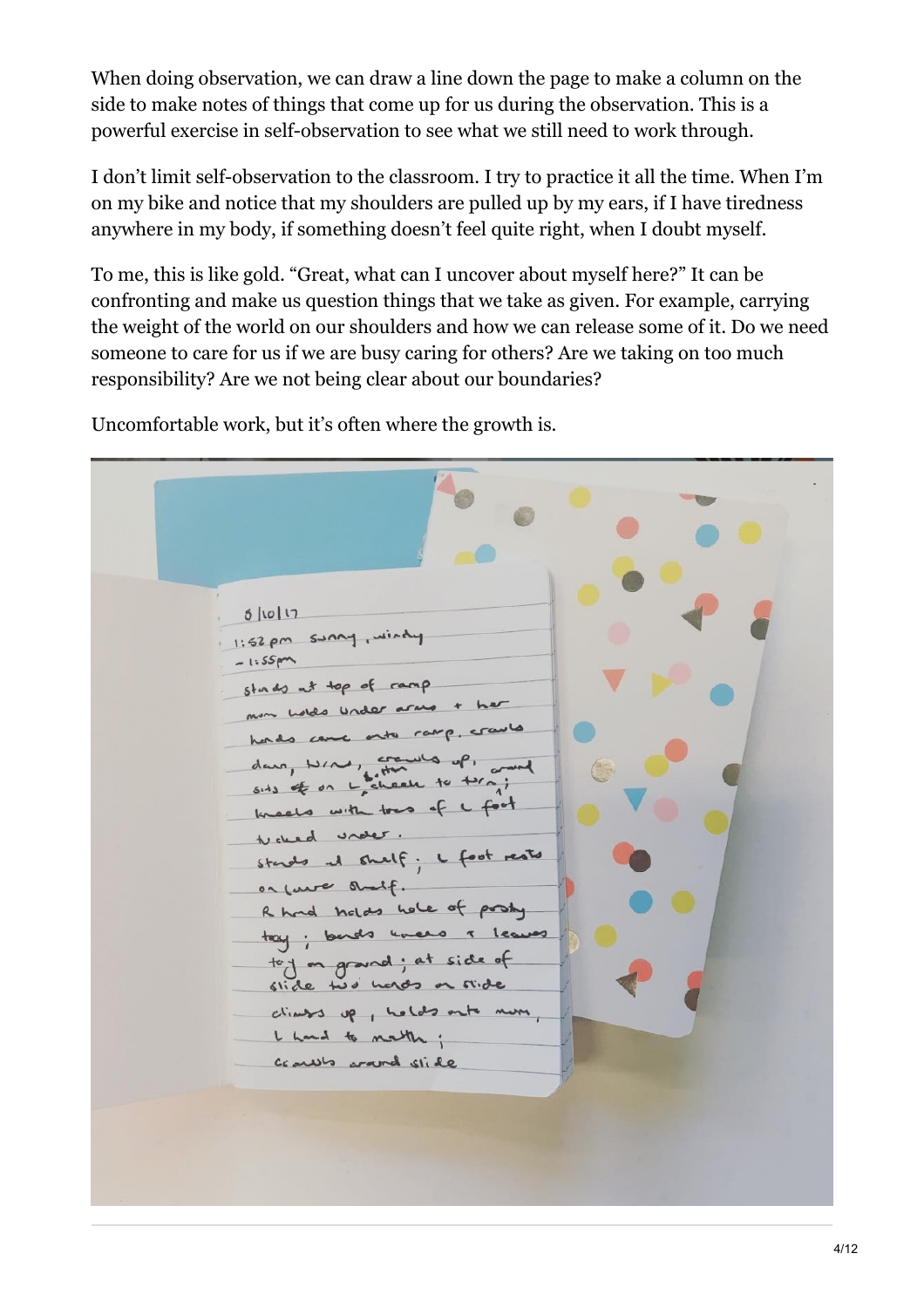## **2. Accept every child; accept every family**

In a perfect world, our Montessori playgroups can be a place of great safety. Where people can come without judgement, where they can receive our support, and where they can leave happier than they came.

See the parents develop alongside the child. Accept where they are on their journey – some will pick things up quickly. And others may never. We cannot make parents love Montessori.

What we can do is keeping offering information and an example and "love them into Montessori" as one of my Montessori mentors. Ferne van Zyl, would say.

### **Process any judgements that come up**

We will have judgements come up for us – we are human. It is our responsibility to process these so we can provide a safe place for families to grow.

We may need a place to park these frustrations – a friend we can talk to; another teacher who can help us process things; another carer such as an osteopath, therapist, coach. It is not until we give ourselves empathy, particularly if we are triggered, that we can show up and support another.

Often things that trigger us are actually areas in which we need to grow ourselves. I often see this like a mirror. For example, if a child doesn't listen to us, we may need to think about if we are really listening to the child. It's very humbling to see it as not a problem with someone else, but looking at ourselves as the starting point.

### **An exercise**

Look into another's eyes without judgement. Practice this with someone you know well first. Take two minutes and look into their eyes without making any analysis. Simply see them for who they are. What comes up for you? Is it confronting? What happens when you drop the judgement and see them totally for who they are?

Now apply the same principles when working with the adults in your class.

### **3. Leave our stuff at home**

We do have lives outside of the classroom – our families, friends, world events etc. It is important for us not to bring this into class with us.

We want to be present in the classroom so we can do our best work.

One thing I have found enormously helpful is to consciously put on my apron at the beginning of class. When I put on my apron, I am transitioning from my role as mother to my role as teacher. And at the end of class when I take it off, I also transition from my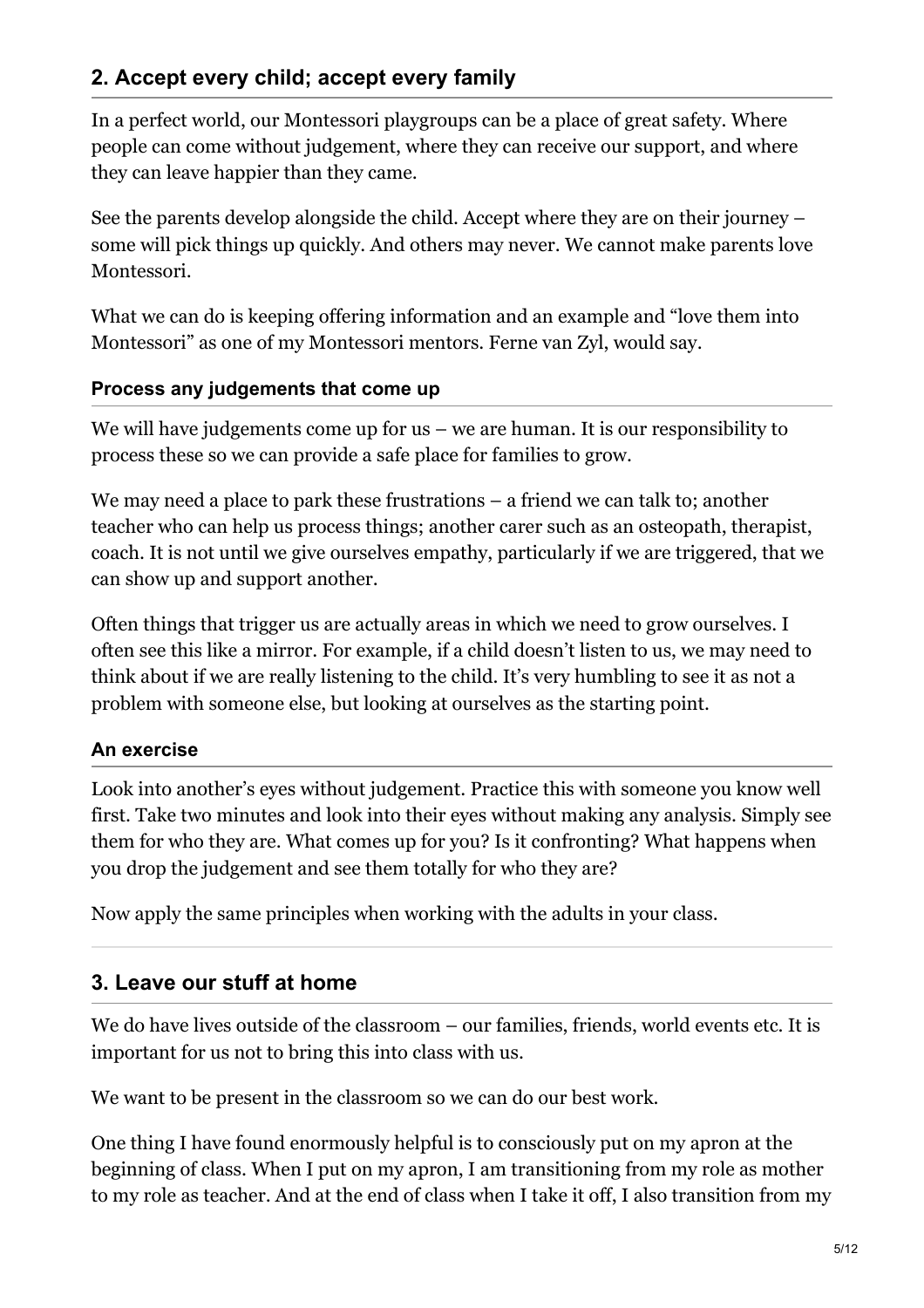classroom role back to my role as a mother. This helps me also show up for my family in the way I'm needed there. Not simply using up all my "good stuff" in my class.

I also cycle home every day from class and let go of anything that I don't need in my home. The same can be done whether you commute by walking, driving, catching public transport, or cycling like me.

### **4. Take care of ourselves**

It is important to take care of ourselves otherwise there is no-one to take our classes.

Keep healthy by feeding our minds, bodies and souls. Read books that are not just about work; eat food that nurtures you; move your body to keep active; feed your soul in ways that resonate for you.

What fills you up? For me it is trips into nature, being with my family and friends, yoga, drinking tea, putting the sun on my face (when it comes out in Amsterdam), baking and slowing down.

I also find it helpful to meditate every morning – nothing fancy, simply lying in my bed and clearing my mind. I also often do a "loving kindness" meditation.

It's important to feel replenished – take enough holidays, get help if needed – so that we can show up as the best guides in our classes.

Also, keep choosing every day to be in the classroom. I always say that the day I become a grumpy Montessori teacher is my last day in the classroom.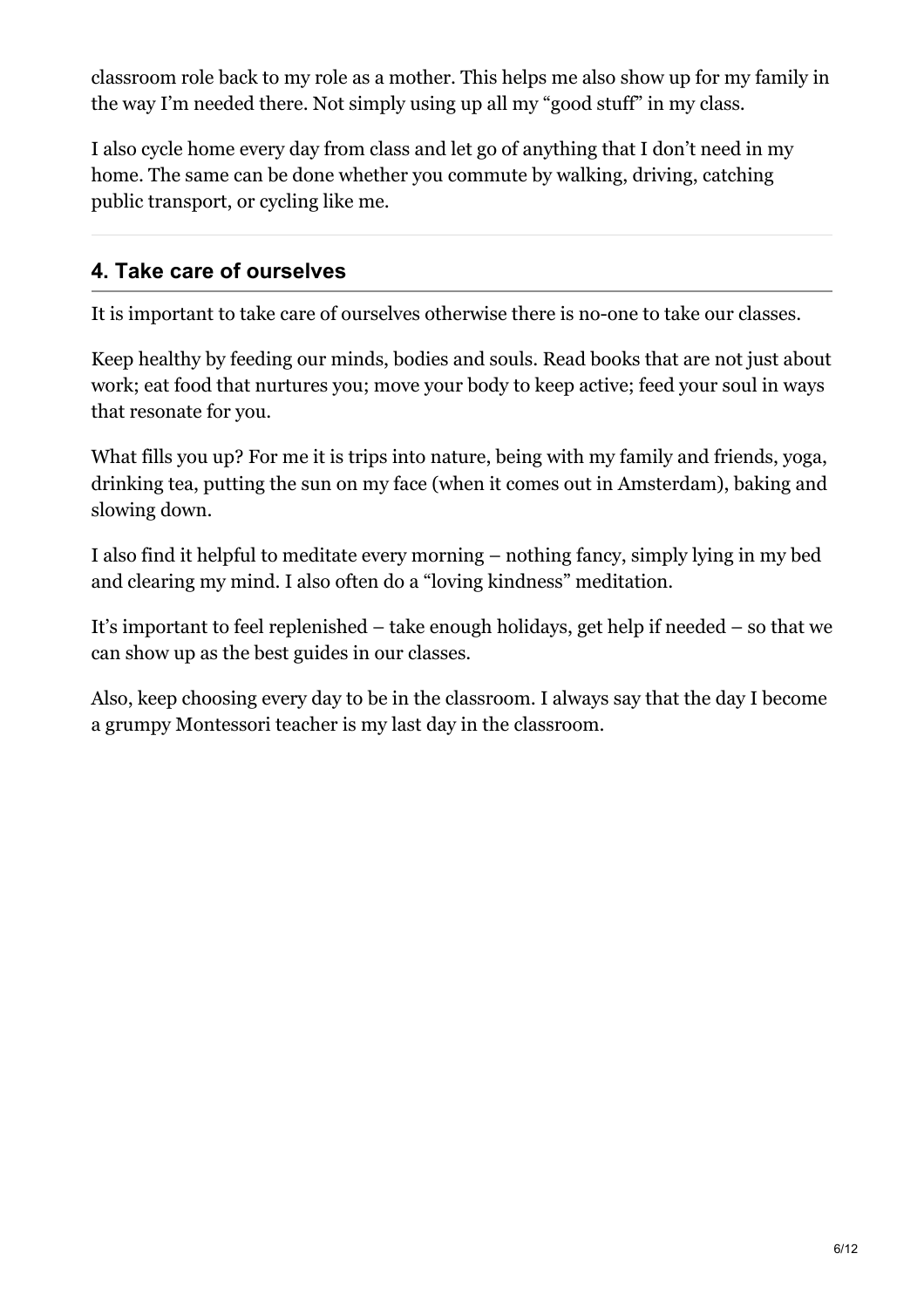

in my happy place – in the mountains with forests and lakes

### **5. Don't look for love from the children/parents**

In class, it is our role to give love and care, not to need love from them. If we are looking to be loved, we cannot be in service to the family.

I make sure to receive love in other ways outside of the classroom – from my family, friends, the city etc.

I'll admit that I do receive a lot of love from the children and the families coming to my classes – an impromptu hug from a child, a grateful parent etc. However, I never ask a child/parent for a hug. That is not their role.

## **6. Being a model of respect – to both child and the adult**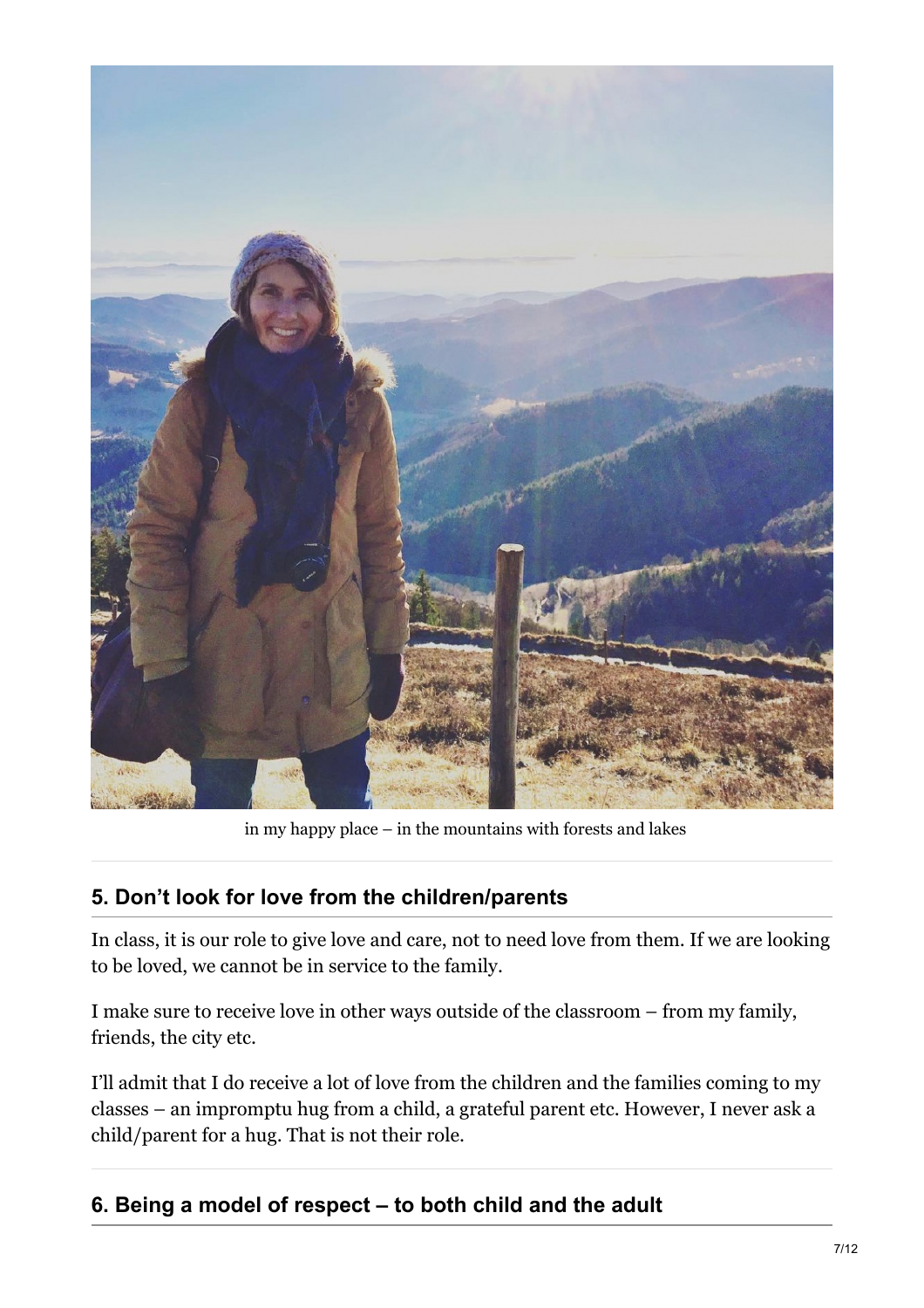In our Montessori training, we learn to communicate in a respectful way to the child. We see them as capable, we listen to their words, we give them rich language, we have enriching conversations with them, and we help as little as necessary and as much as possible.

When setting limits with children, we are kind and clear. "I can't let you bang the window with the glass. Let's use the glass for drinking or we can bang the drum."

Similarly, we can communicate with parents in the same way. We can listen to them, support them, give them support if needed. And above all we can **make them feel seen, understood and accepted for who they are.**

If we find ourselves responding with anger, then we are best to excuse ourselves to calm ourselves down. Are we triggered by something? How can we have our message heard in a calm and clear way? Do we need a break from our work? Or some help?

### *TIP:*

*How to Talk so Kids will Listen – I find this book so helpful in working with children in a Montessori way. And use the same communication with the adults.*

As an extra layer, "non-violent communication" can be especially useful when working with families in a respectful way. I've followed several courses and still feel like a beginner, but it really helps see ourselves, others and look for connection.

### **7. Time management**

Sometimes it feels like there is not enough time. It can be very busy managing our classroom, the maintenance, the families, the admin, and our own lives.

Here are some of my tips:

- Our minds feel full and we are constantly making lists in our heads of things we need to do. Create a simple system to record things. For me, I write them in a notebook. Then I later "process" these notes and use Trello to dump ideas, materials I'd like to make or purchase for the class. This way I know that everything is recorded somewhere so it doesn't fill up my mind. It helps me to stay present.
- Do one thing at a time if you are in the class, be present; if you are at home, switch off from class
- Work out what is the one thing you could do now to make everything else easier or unnecessary – for example, running a parent evening may help with something that is coming up a lot in class; or meeting a certain need in the class, may save energy from cleaning later. (Read the book, "The One Thing")

### **8. Communicate our expectations**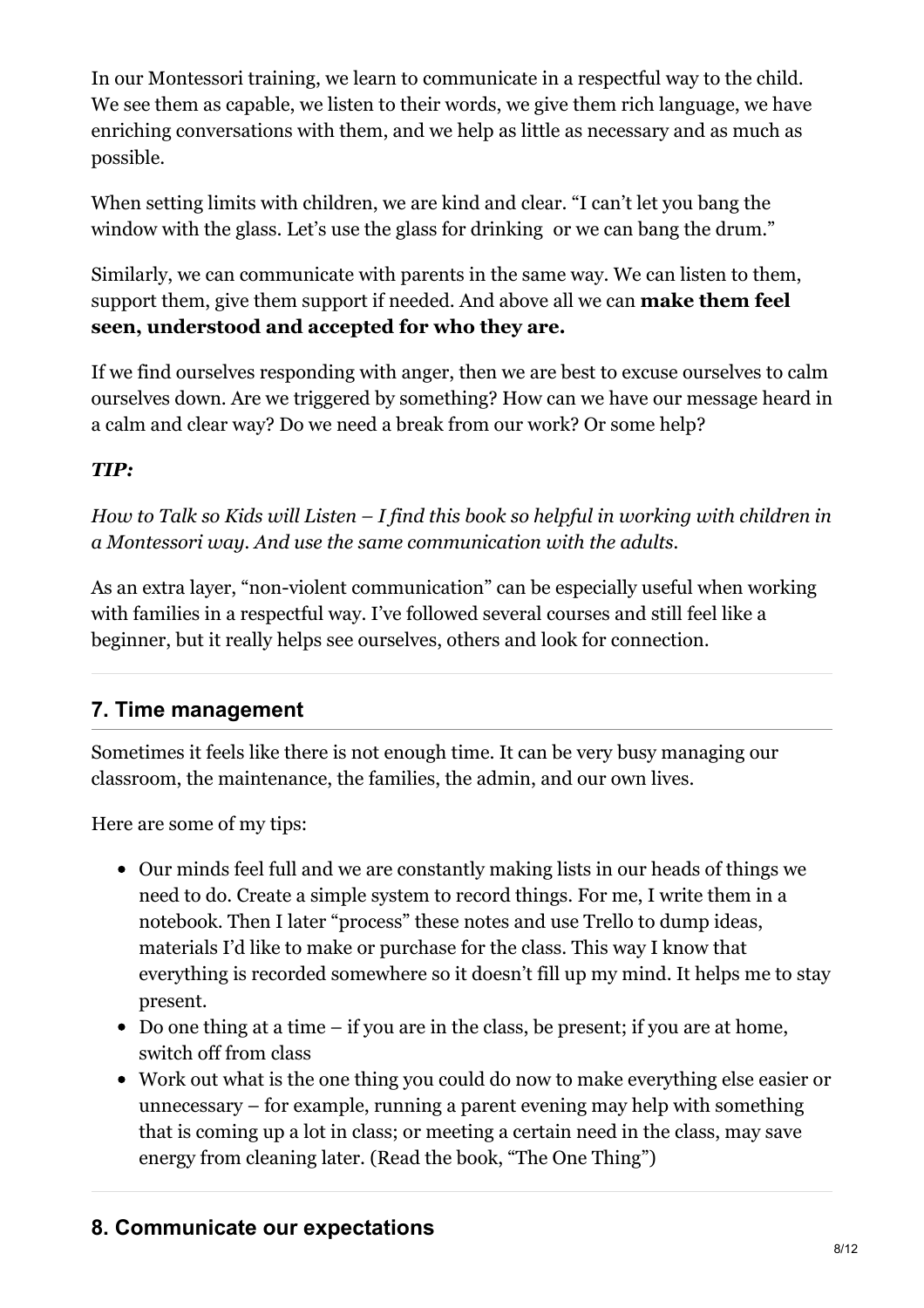We are teachers and we want to help the families that come to our classes. Yet, we may not want to be accessible 24/7. Your downtime is important too.

When I first began, I had no limits. People could reach me any time of day, sometimes answering my phone during my children's school pick up.

I want parents to ask me questions, but for me I like to communicate how and when. During class they can ask me questions any time. And after hours, preferably by email.

So I state clearly on my website very limited hours when I can be reached by phone. Similarly, I make a lot of information available on the website like cost, class times, ages etc. This also helps reduce the number of phone calls.

Work out what works best for you, and clearly communicate this.

## **9. Continue learning**

It's so important for us to keep learning and educating ourselves. Make professional development a priority and challenge yourself in new ways.

I also learn so much from things that are unrelated to my "work". Recently I tried some Suzuki piano lessons. And learning about learning as a student made me reflect on my own practices.

What are your favourite ways of learning? Podcasts? Online summits? E-courses like this? Reading books? Attending conferences? Or regular meet ups with colleagues or online groups? Facebook groups? etc

My favourite right now is the the poetry of Carl Diego (known on [Instagram](https://www.instagram.com/yung_pueblo/) as Yung Pueblo). The most beautiful messages that challenge in just the right sort of way.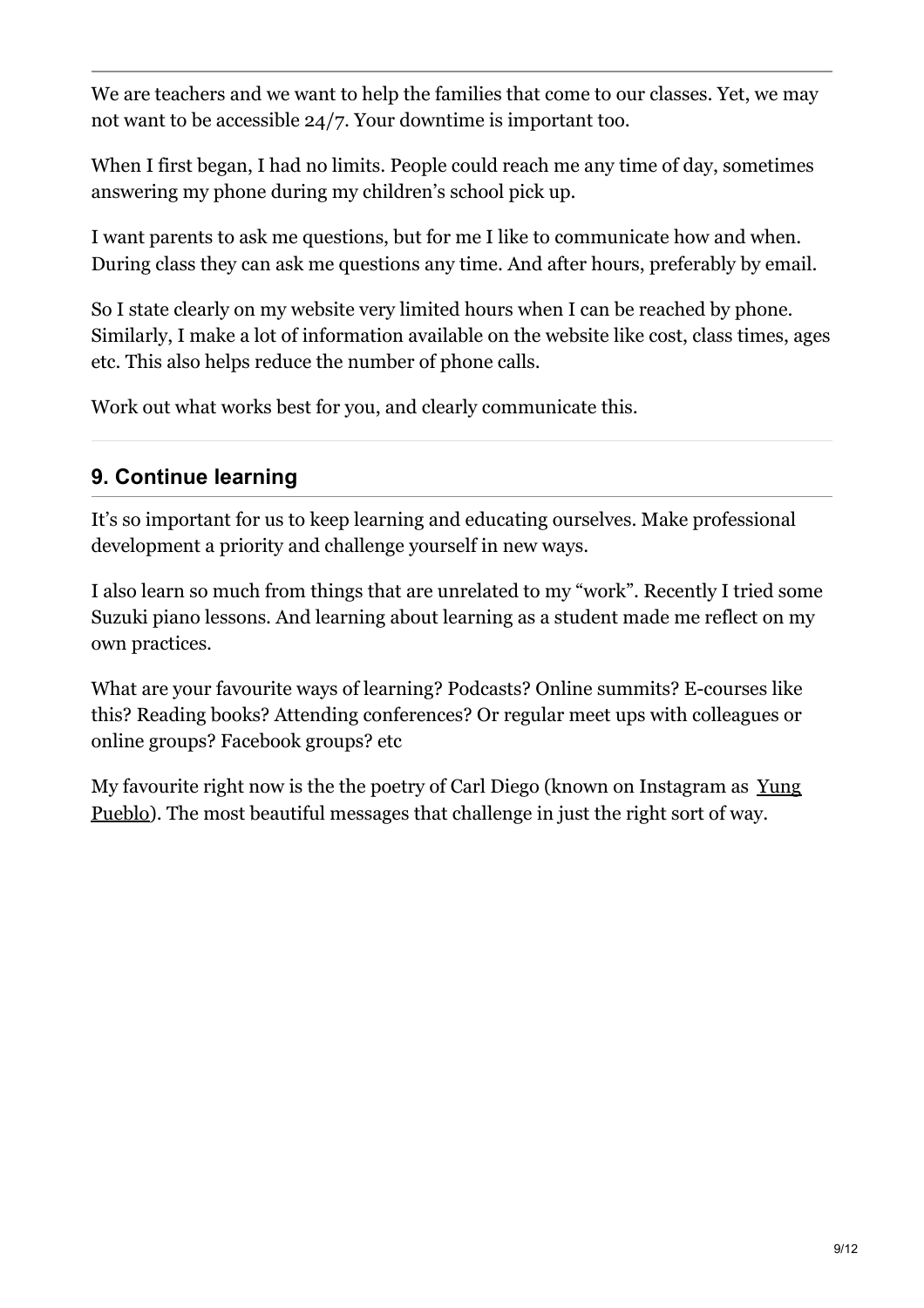you can be a kind and loving person while also making sure that no one takes advantage of you

yung pueblo

### **10. Live in a Montessori way**

I recently wrote on my blog [here](https://www.themontessorinotebook.com/ways-you-can-use-montessori-not-just-with-your-children/) about living in a Montessori way even with the adults in our lives. I think this is our responsibility. There can be such division even within the Montessori community from different trainings, people's approaches etc.

When we look at it with fresh eyes, we all have a common purpose to serve the child. Can we find a way to be at peace with others? To challenge others ideas in a way that starts a conversation to understand each other better, not attack each other?

So my closing challenge to you for this lesson would be can you live in a Montessori way, both with the children, their parents, and anyone in your life?

Especially those that think differently from you?

That would be the example to others how to show up in the world. Will you accept?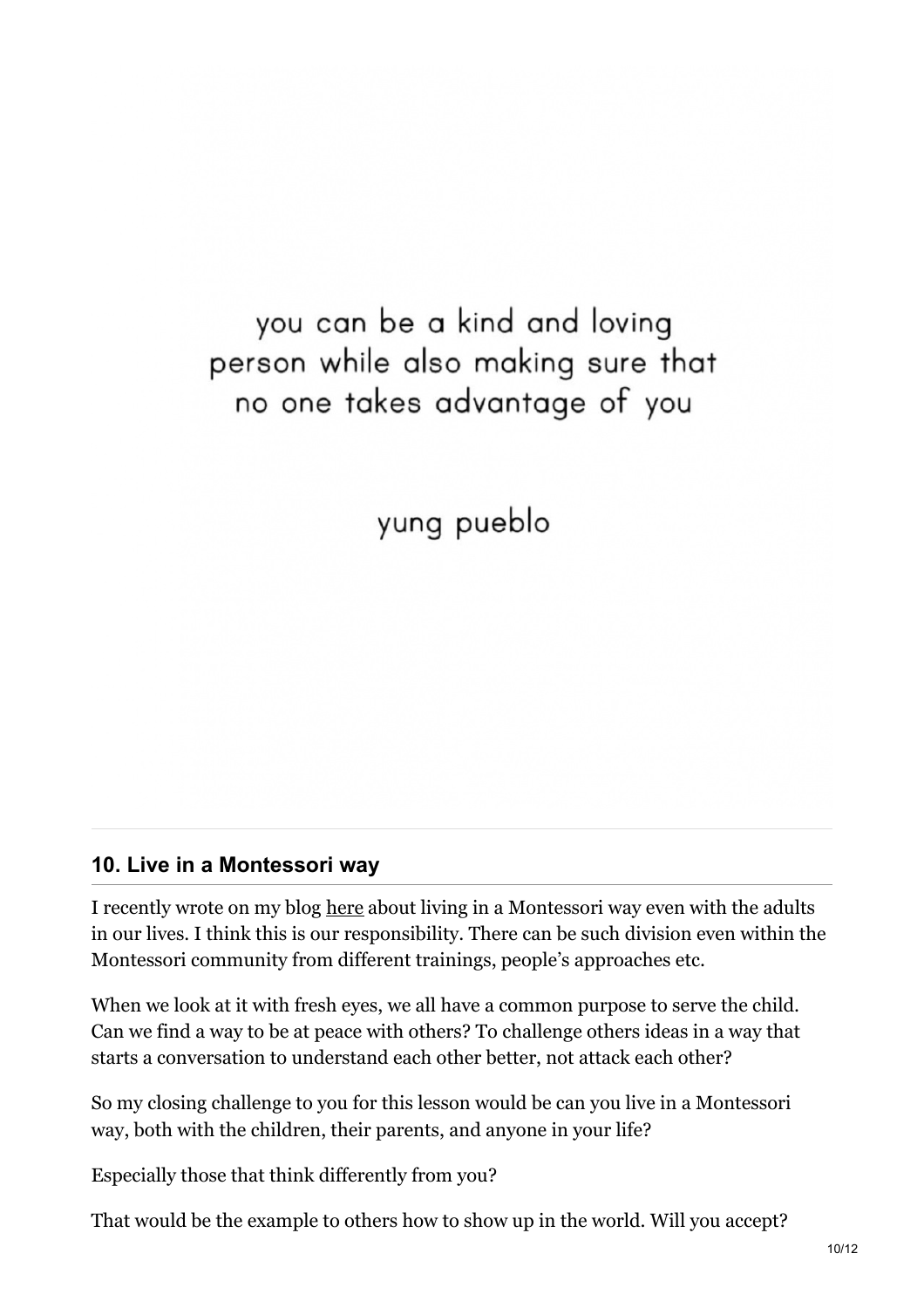### **One last thing…**

This week I have a handout for parents in class to read with the Decalogue of Montessori. Do you know it?

The earliest record of it is from a 1992 AMI Journal – not necessarily written by Dr Montessori but a distillation of her ideas. I've heard people even have it hanging as a reminder in their classroom. Maybe one to be framed!

It seems very apt to include in today's lesson as well.

The decalogue of Montessori

1. Never touch the child unless invited by him (in some form or the other). 2. Never speak ill of him in his presence or in his absence. 3. Concentrate on developing and strengthening what is good in him. Take meticulous and constant care of the environment. Teach proper use of things and show the place where they are kept. 4. The adult is to be active when helping the child to establish relation with the environment, and remain outwardly passive but inwardly active when this relation has been established. 5. The adult must always be ready to answer the call of the child who stands in need of him and always listen and respond to the child who appeals to him. 6. The adult must respect the child who makes a mistake without correcting directly. But he must stop any misuses of the environment and any action which endangers the child or the other members of the community. 7. The adult must respect the child who takes rest and watches others working and not disturb him, neither call or force him to other forms of activity. 8. The adult must help those who are in search of activity without finding it. 9. The adult must, therefore, be untiring in repeating presentations to the child who refused them earlier, in teaching the child who has not yet learned, in helping the child who needs it to overcome the imperfections in animating the environment, with her care, with her purposeful silence, with her mild words, and her loving presence. She must make her presence felt to the child who searches and hide from the child who has found. 10. The adult must always treat the child with the best of good manners and, in general, offer him the best she has in herself and at her disposal.

### **TIME FOR ACTION**

To me, this is the most important work we need to do – the work on ourselves. Be honest.